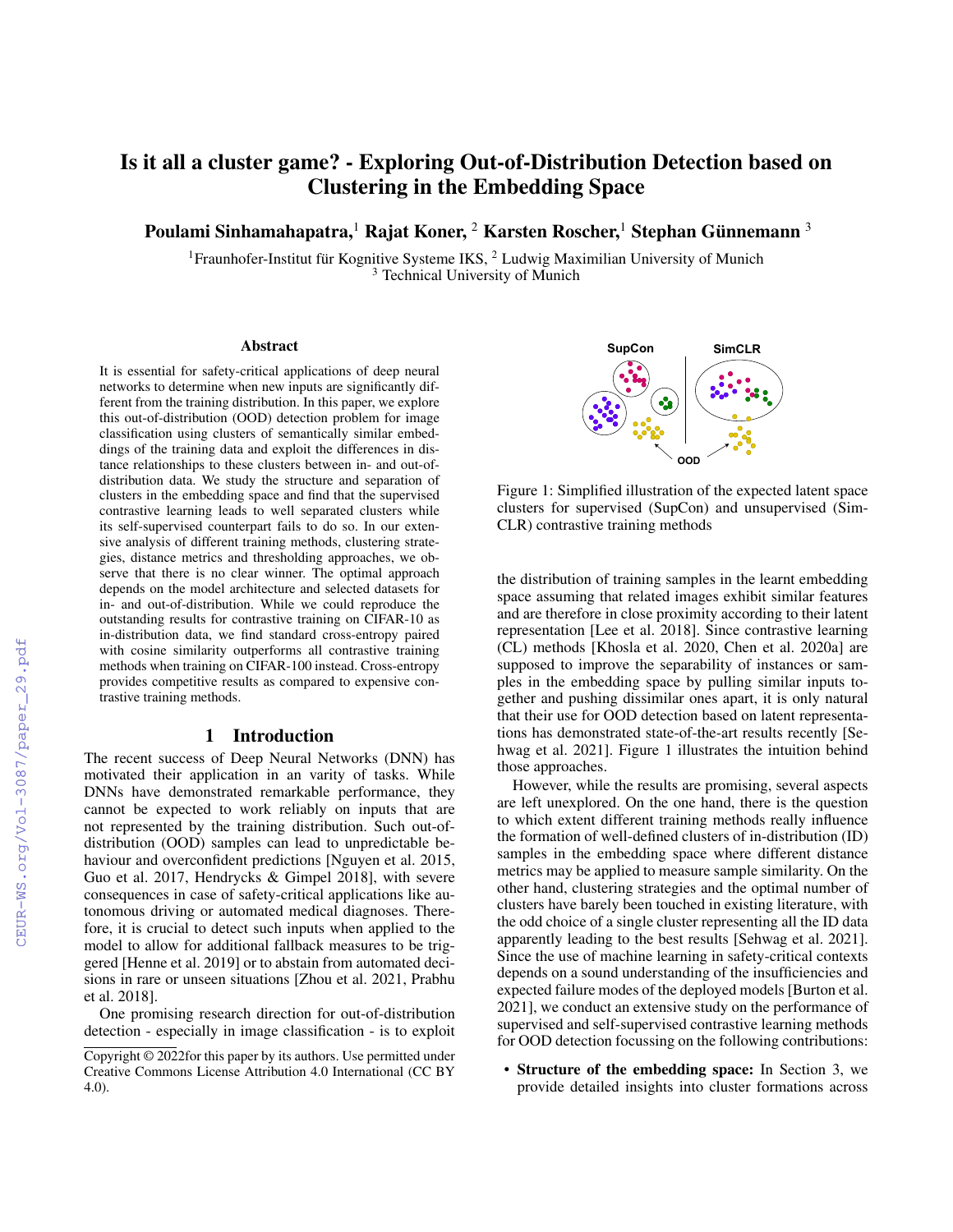supervised (SupCon) and unsupervised (SimCLR) contrastive learning methods, by using *Global Separation* and *Cluster Purity* metrics to analyse cluster quality. We find that supervised training leads to well-separated clusters, while unsupervised training leads to closely overlapping clusters.

• OOD detection based on clustering: In Section 4, we provide a modular OOD detection approach based on the similarity of an input sample to a set of clusters allowing the comparison of different distance metrics, clustering methods and thresholding strategies. We further investigate, whether observations are consistent for different models and data sets. Our results indicate that there is no clear winner: the optimal combination indeed depends on the model size, distance metrics and training data.

# 2 Related Work

DNNs are increasingly used in tasks like classification[Dosovitskiy et al. 2020],scene prediction[Koner et al. 2021c, 2020] and other high level tasks such as reasoning [Hildebrandt et al. 2020, Koner et al. 2021a]. However, presence of OOD samples presents an important concern in the successful completion of all such tasks, particularly in safety-critical systems. Thus, reliable OOD detection has become an important direction of research.

Out-of-Distribution Detection The problem of OOD detection has often been formulated as outlier detection [Hodge & Austin 2004, Sehwag et al. 2021], one-class classification [Ruff et al. 2018, Perera et al. 2019], novelty detection [Tack et al. 2020, Pidhorskyi et al. 2018], anomaly detection [Golan & El-Yaniv 2018, Hendrycks et al. 2019a] and open set recognition [Boult et al. 2019, Geng et al. 2020]. Some contemporary ways to approach the problem are: density approximation based generative modelling [Ren et al. 2019, Nalisnick et al. 2019], self-supervision to learn discriminatory features [Hendrycks et al. 2019b, Mohseni et al. 2020, Tack et al. 2020, Sehwag et al. 2021], softmax score based classifier methods [Hendrycks & Gimpel 2018, Liang et al. 2020], detection score based methods [Lee et al. 2018, Winkens et al. 2020, Tack et al. 2020], utilisation of uncertainty quantifications based methods [Schwaiger et al. 2020, Charpentier et al. 2020] as well as methods using self-attention based transformers [Koner et al. 2021b]. Since OOD samples can vary in many different ways, many outlier exposure methods use few known OOD samples, thus inducing a form of prior knowledge of OOD [Lee et al. 2018, Hendrycks et al. 2019a, Liang et al. 2020]. However, this approach could lead to problems when generalising across diverse novel OOD datasets. Many contemporary works have explored multi-class OOD detection settings without inducing prior bias for OOD samples, but often do not perform well with only near-OOD data, i.e. semantically similar from ID data. In such a scenario, instance based discriminatory method like CL can be used to learn useful semantic features.

Contrastive Learning: Discriminative approaches using contrastive loss [Bachman et al. 2019, Hjelm et al. 2019]

had shown great promise in the past, however recently CL has found even greater application in multiple application domains [Henaff 2020, Tack et al. 2020, Sehwag et al. 2021] following the success of self-supervised methods like Sim-CLR [Chen et al. 2020a], MoCov2 [Chen et al. 2020b], etc as well as Supervised CL method [Khosla et al. 2020] and similar. Recent works like [Sehwag et al. 2021, Tack et al. 2020, Winkens et al. 2020] have employed contrastive training for OOD detection by either modifying the contrastive training objective or assuming inherent class-conditioned clusters. As a novel contribution, we present an extensive study into the quality of clusters formed by various contrastive training approaches and their influence on OOD detection.

### 3 Structure of the embedding space

In this section, we investigate potential clusters in the embedding space and address the question about how to evaluate the quality of clusters as well as their separation in the high-dimensional embedding space.

### 3.1 Contrastive Learning towards clustering

The key intuition behind any CL method is to preserve a meaningful representation by maximising the agreement between similar instances and at the same time minimising the agreement with dissimilar instances. This means that, given an anchor image and a set of positives and negatives, the positives are pulled closer based on similarity with the anchors while the negatives are pushed apart in the embedding space. In this work, we focus on Supervised Contrastive Learning (SupCon) [Khosla et al. 2020] and the unsupervised approach SimCLR [Chen et al. 2020a] and compare them to a baseline trained with standard cross-entropy (CE) loss.

*SimCLR* uses strong data augmentation to compare with positive instances of an anchor image to learn without supervision. While this promotes discriminative feature learning, it often leads to disagreement between instances of same classes. *SupCon* tries to address this caveat, by increasing the number of positives by using all the samples of the same class/ same ground-truth (GT) labels for comparison with each anchor during CL. Both methods apply the contrastive loss, based on cosine similarity, at a lower-dimensional nonlinear projection layer. Since this layer is trained to be invariant to augmentations, the authors [Chen et al. 2020a] suggest that good quality representations are most likely to be preserved at the last *feature* layer of the encoder.

### 3.2 Determining Cluster Quality

In our investigation of cluster quality, we want to determine how well clusters are separated from each other. Clusters are either formed based on class labels corresponding to GT classes or by using additional clustering like k-means on the embedding vectors of all training samples. In the case of kmeans clustering, we are further interested to understand if these clusters reflect semantically similar samples, e.g. with samples belonging to the same class.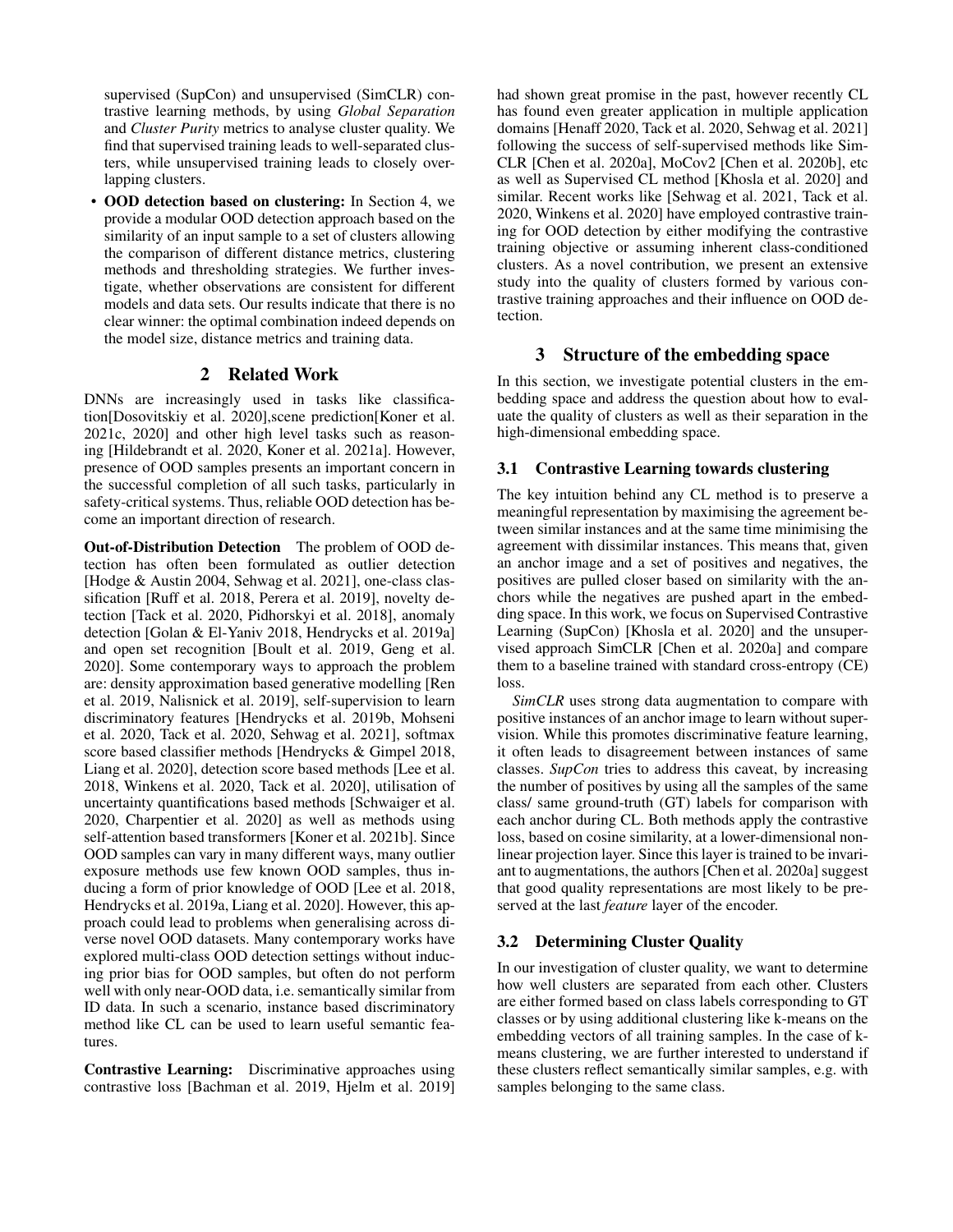

Figure 2: Evolution of Global Separation between clusters based on GT classes over training epochs for different contrastively trained models on CIFAR-10 as compared to baseline CE.

Global Separation (GS) [Bojchevski et al. 2017] generalises and extends the idea of the Silhouette Coefficient [Rousseeuw 1987]. GS utilises the intuition that separability between clusters can be determined by inspecting intracluster and inter-cluster distances. Thus, for each cluster c, a list of pairwise distances  $P_{c,c}$  is calculated for all samples within the same cluster (intra-cluster distance). In addition, a list of pairwise distances for samples from another cluster  $c'$ ,  $P_{c,c'}$  is computed.

Finally, GS for a given cluster, taking smallest  $x\%$  samples, is given as the difference between the intra-cluster distances and the distance to the closest different cluster, normalised by maximum of the two values, given as:

$$
GS_c(x) = \frac{P_{c,c'}(x) - P_{c,c}(x)}{max(P_{c,c'}(x), P_{c,c}(x))}
$$
(1)

Cluster Purity is used to determine how many samples in a cluster belong to the same class when k-means clustering is applied:

$$
CP_c = \frac{max_j|K_c \cap t_j|}{N_c} \tag{2}
$$

where  $K_c$ ,  $N_c$  denote the samples in a given k-means cluster and their total count respectively whereas  $t_i$  refers to samples from  $j^{th}$  GT class. Say, we assume a k-means cluster with 500 samples that has 490 samples belonging to the same GT class. That would lead to a cluster purity of 98%.

#### 3.3 Experiments and Discussion

Here, we discuss several experiments conducted on the CIFAR-10 dataset [Krizhevsky et al. 2009] using ResNet-50 model [He et al. 2016] to evaluate cluster quality of contrastively trained SupCon, SimCLR with CE as baseline using the metrics presented in Section 3.2.

Evolution of cluster formation over training time: We investigated the evolution of separation of class-based clusters over training epochs as shown in Figure 2. We observe that supervised methods like CE and SupCon show increasing global separation over time starting initially from a negative separation (epoch 0) with SupCon learning much faster and showing better separation. Notably, CE still leads to quite well-defined clusters even without a contrastive loss. The unsupervised SimCLR does not show much further separation after an initial clustering of embeddings, based on

GT classes. The unsupervised goal of discriminating between individual samples rather than class, hurts the overall formation of class-based clusters placing it even further below cross-entropy in that domain. Some classes like 'frog ', 'automobile 'or 'truck 'show good separability while 'cat 'and 'dog 'have consistently worse clusters across all methods. This could indicate that 'cat 'and 'dog 'are harder to distinguish, sharing the majority of overall features, than the other more separated classes. On the other hand, it could also be an artefact of the individual distribution of samples for each class in the CIFAR-10 dataset.



Figure 3: Comparison of cluster quality for SupCon and SimCLR based on GS and CP. Starting with default classbased (GT) clusters, k-means with an increasing number of clusters is performed to determine the cluster quality of underlying feature-based clusters.

Class-based or feature-based clusters? In the previous section, we found no prominent GT *class-based cluster* separation for the unsupervised CL approach. However, it is still possible that *feature-based clusters* form based on common features than class semantics. Thus, we further investigated whether applying k-means clustering on top of such contrastively trained embeddings can regroup them into better separated distinct clusters using the GS and CP metrics along with cosine similarity, as shown in Figure 3. Classbased clusters  $K = GT$  are shown for comparison. The boxplots indicate the range of global separation for all clusters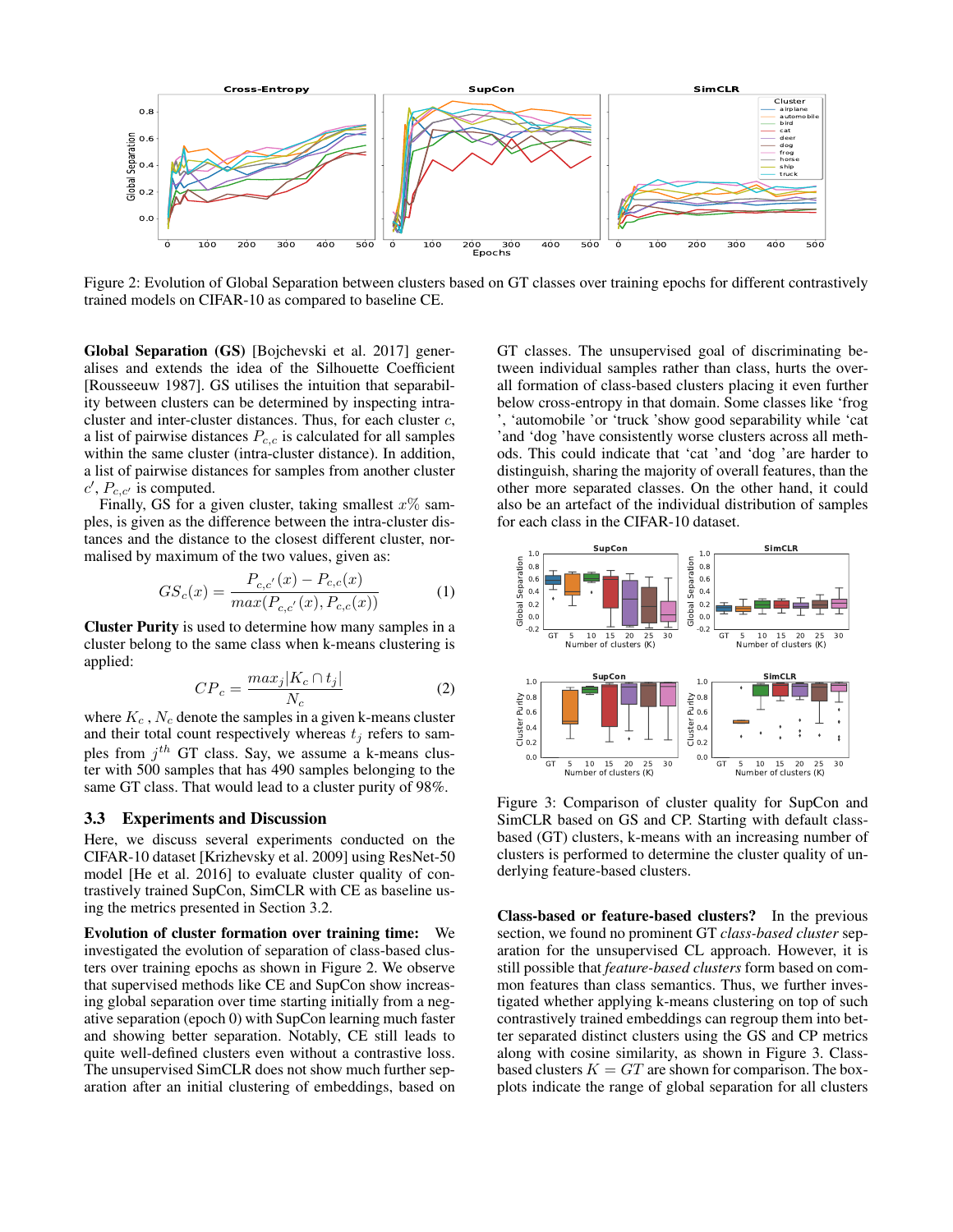for a given configuration. CP is only applied to the k-means clusters since the class-based clusters always have a purity of 1.



Figure 4: Variation in sizes of clusters in embedding space

SupCon shows already good cluster separation for GT class-based clusters due to supervised contrastive training. Subsequently, with 10 k-means clusters, separation gets even slightly better while cluster purity around 90% indicates a significant overlap with the GT clusters. But, for SimCLR we observe GT class-based clusters are not well separated. This is expected since the contrastive loss is applied at the projection layer maximising its effect there, it is difficult for feature layer to show well separated GT classbased clusters for an unsupervisedly learnt embeddings.

What do clusters look like? Many works on OOD detection using the distance-based scores use a single global threshold to distinguish between ID and OOD samples [Hsu et al. 2020, Lee et al. 2018, Tack et al. 2020, Sehwag et al. 2021, Hendrycks et al. 2019b], i.e. if a sample is farther away from the closest cluster than this threshold, it is classified as OOD. However, this implies the assumption that all clusters have an equal size or even hyperspheres with the same diameter depending on distance metrics used. Since this is a very strong assumption, we compare the size of the individual clusters. Figure 4 shows the cosine distance from the cluster centre encompassing 95% of the training samples of this cluster using the feature layer embeddings from SupCon as an example. We interpret this figure as an approximation of the cluster radius and observe that the largest cluster has almost 2.5 times the smallest cluster. This is true for GT clusters as well as k-means clusters. We therefore conclude that the use of a single global threshold does not reflect the true nature of the clusters motivating the use of individual thresholds for each cluster. Thus, in the next section, we present a study on the OOD detection performance for different models and metrics by evaluating with both per cluster-based as well as global threshold based metrics.

#### 4 OOD detection based on clustering

Here, we describe our OOD detection method using clusterbased thresholds and compare them to global thresholds

for different distance-based scoring metrics and clustering methods across diverse ID/ OOD datasets and model architecture. Further, we investigate the relationship between cluster quality and OOD detection performance.

#### 4.1 Method

From our analysis in Section 3, we can find well-separated clusters of ID samples at the last layer of the feature extractor once a model is sufficiently trained. We use the distance to the mean of a cluster as an indication of how similar a test sample is to one of the samples in ID cluster. The farther the sample, the less likely it is to be related to ID clusters. If a sample is far enough away from all clusters, it is considered to be an OOD sample. Since we discovered in the previous section that clusters have varying sizes, we propose to employ *cluster-based thresholds* as compared to global thresholds for distance-based scoring metrics.

Our *approach* consists of the following steps: (1) During training, the mean of all clusters with respective training samples is calculated. This is for clusters based on GT class labels. In case of k-means clustering or using Guassian Mixture Models (GMM), mean is calculated based on samples assigned to respective clusters by these methods. (2) Using mean and distance metrics, distance scores are calculated for all train and test samples. (3) During inference, for each cluster, the set of distance scores for the respective reference distribution (train/test) are taken. For each new test sample, a probability score is assigned depending upon where the distance score of the given test sample can fit in the overall distribution of distance scores of the given cluster. These probability scores of test samples are finally used for calculating evaluation metrics. The global threshold based probability scores can also be similarly calculated by taking the entire reference distribution of distance scores into account.

**Distance metrics:** In order to test the proximity of a sample to a cluster, we need to either approximate the underlying distribution function or use a simple distance metric such as *Cosine similarity* or *Euclidean* distance. The former can be analysed by mapping to cluster conditioned linear multivariate Gaussians. This can be expressed as *Mahalanobis distance* based score [Mahalanobis 1936], by calculating cluster-wise mean ( $\mu_c$ ) and co-variance ( $\Sigma_c$ ) corresponding to the features  $f(x)$  of a test sample x, as given in Equation 3. Here  $S_c(x)$ , represents the distance of a sample x from centre of cluster c.

$$
S_c(x) = (f(x) - \mu_c)^T \Sigma_c^{-1} (f(x) - \mu_c)
$$
 (3)

Although Mahalanobis distance is a reasonable choice for highly correlated data it is prone to the *curse of dimensionality* with increasing dimensions of the embeddings [Ververidis & Kotropoulos 2009] as well as increasing components. Cosine similarity, is often deemed to be better suited for computing distances with high dimensional inputs. Since, during contrastive training, instance based comparisons utilise cosine similarity, we employ this score for cluster based distances as well. In our experiments, we have also used GMM to map the embedding space into a mixture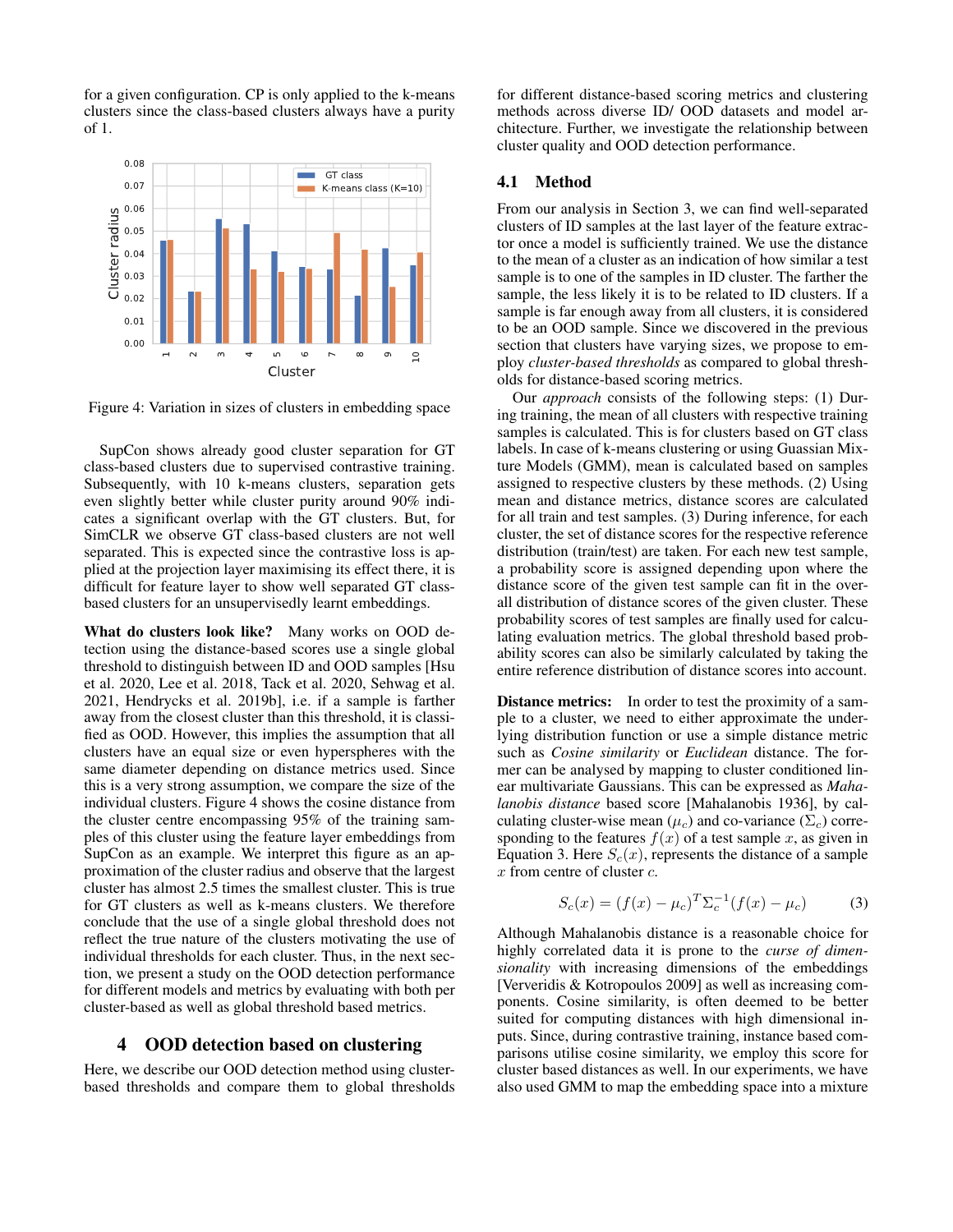potential Gaussian components, thus assigning each sample to one of these clusters/components based on Expectation Maximisation rather than simply taking the GT class labels. Subsequently, Mahalanobis distance has been used to calculate the distance scores with respect to this cluster assignment. We have incorporated this an alternate to k-means clustering which simply utilises Euclidean distance between the feature vectors to assign samples to different clusters. Finally, we compare all the cluster-based and global evaluation metrics with a global evaluation of the probability scores assigned by applying GMM irrespective of which clusters/ components each sample belong to.



Figure 5: Schematic showing our OOD evaluation pipeline

#### 4.2 Experiments and Discussion

In this section, we investigate the OOD performance for models trained on CIFAR-10, CIFAR-100 [Krizhevsky et al. 2009] with SupCon, SimCLR and baseline CE using ResNet architecture. We present results with SVHN [Netzer et al. 2011] and CIFAR-100 /CIFAR-10 as OOD data sets due to limited space, however we have conducted experiments with other OOD datasets like resized ImageNet, LSUN [Liang et al. 2020] and our observations are also extended to these datasets. The results of our study is presented in Figure 6.

Given 'K' represents the number of clusters, we base our investigation on following type of clusters in the embedding space - GT class based clusters ( $K = GT$ ) where features are taken from embeddings trained based on GT class labels, single cluster  $(K = 1)$  where all the embeddings are taken as one cluster and finally similar feature-based clusters  $(K = 5, 10, 15, ...)$  mapped by using either k-means clustering or GMM to re-group the embeddings into distinctive clusters. This process of the OOD evalaution pipeline has been represented in the schematic given in Figure 5. While

 $K = 1$  case is similar to the results presented in [Sehwag] et al. 2021] for SimCLR, however by investigating further clusters we show that the mentioned setting is not always the best case scenario. It largely depends on choice of different variables as shown in our study. As mentioned in previous Section 4.1, for all cluster based analysis using k-means, we employ Cosine similarity ('KM+Cos')and Mahalanobis distance ('KM+Maha') except for clusters based on GMM based target labels ( 'GMM+Maha ') we use only Mahalanobis distance only due to inherent assumption of Gaussian components. Finally, we employ the Area under ROC curve (AUROC) as the main evaluation metric for OOD detection where we present 'AUROC cluster ', 'AUROC global 'as the respective scores for cluster-based and global thresholds. We also compare with default 'GMM'scores in global evaluation.

Performance across GT class-based and feature-based clusters: From Figure 6, using class-based clusters  $(K =$ GT), we observe comparable AUROC scores across all the methods with SupCon quite similar to CE and slightly better than SimCLR. For feature clusters with  $K = 10$ , we achieve almost similar performance as with class-based clusters for CIFAR-10. This is expected since we see a strong overlap of the clusters generated by k-means/ GMM and the GT classes. With further increasing clusters  $(K > 10)$ , almost similar trend exists as  $K = 10$ . For CIFAR-100 as ID, we see an overall decreasing trend across all distance metrics except for Cosine  $(K > 1)$ . This could be due to fewer clusters than GT cluster(100). However, for SimCLR it appears to be beneficial to treat all ID samples as one single cluster  $(K = 1)$ , as illustrated in Figure 1. This result is in line with our observation, that SimCLR does not lead to well-separated clusters and therefore making a distinction between clusters is superfluous. Nonetheless, it is a bit surprising that this single clusters also leads to competitive OOD detection performance across all datasets.

Performance across distance metrics: Taking cue on SimCLR performing best at  $K = 1$  using Mahalanobis distance in almost all cases in Figure 6 indicates the possibility of high covariance between clusters when taken as a whole. Notably, for GT clusters cosine similarity always performs better than Mahalanobis [Ververidis & Kotropoulos 2009]. However, this is not the case for  $K > 1$  as Mahalanobis shows a decreasing trend in general from maximum at single cluster (for SimCLR) while the AUROC for cosine similarity drops for  $K = 1$  and then continues an upward trend until optimum cluster at  $K = 10$  for SupCon and slightly further for SimCLR in case of CIFAR-10 as ID dataset. For CIFAR-100, it continues with an upward trend for both SupCon and SimCLR. CE with cosine similarity achieves best performance across all methods in CIFAR-100. Also for clustering cases, performance of GMM and k-means cluster based Mahalanobis has been comparably same with slightly greater performance by GMM based clusters. For supervised cases, the AUROCs remain comparable with increase in clusters but for SimCLR they show usual declining trend. For most global cases, the default GMM probability remain steady and similarly high to other distance metrics across different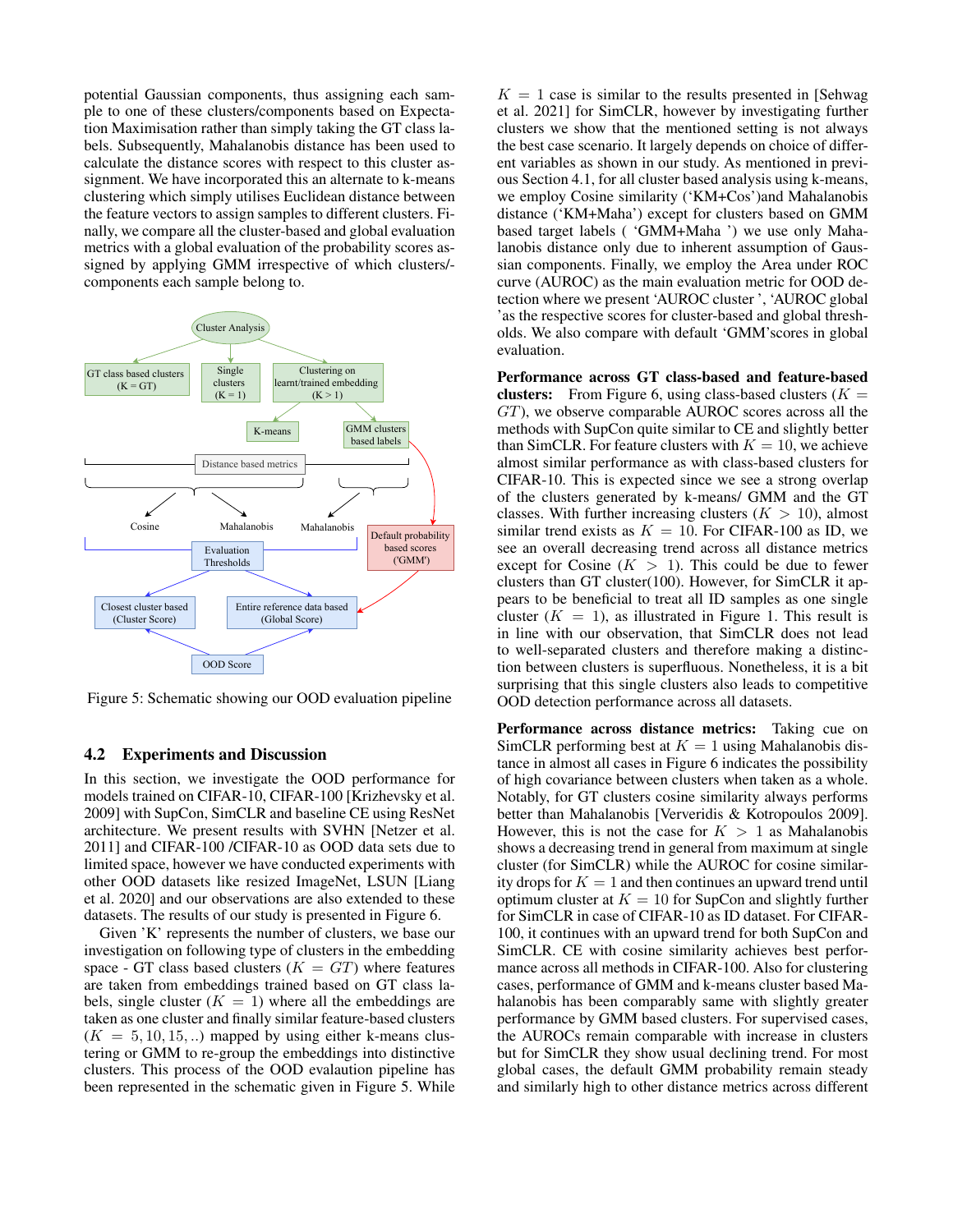

Figure 6: Comparison of OOD detection performance using cluster-based and global thresholds for AUROC evaluation metric on CIFAR-10 (top 3 rows), CIFAR-100 (bottom 3 rows) as ID data across different methods(CE, supCon, SimCLR) for different distance metrics. x axis shows number of clusters  $(K)$ , where GT implies GT number of clusters,  $K = 1$  implies single cluster and  $K > 1$  indicates number of clusters after k-means/ GMM clustering.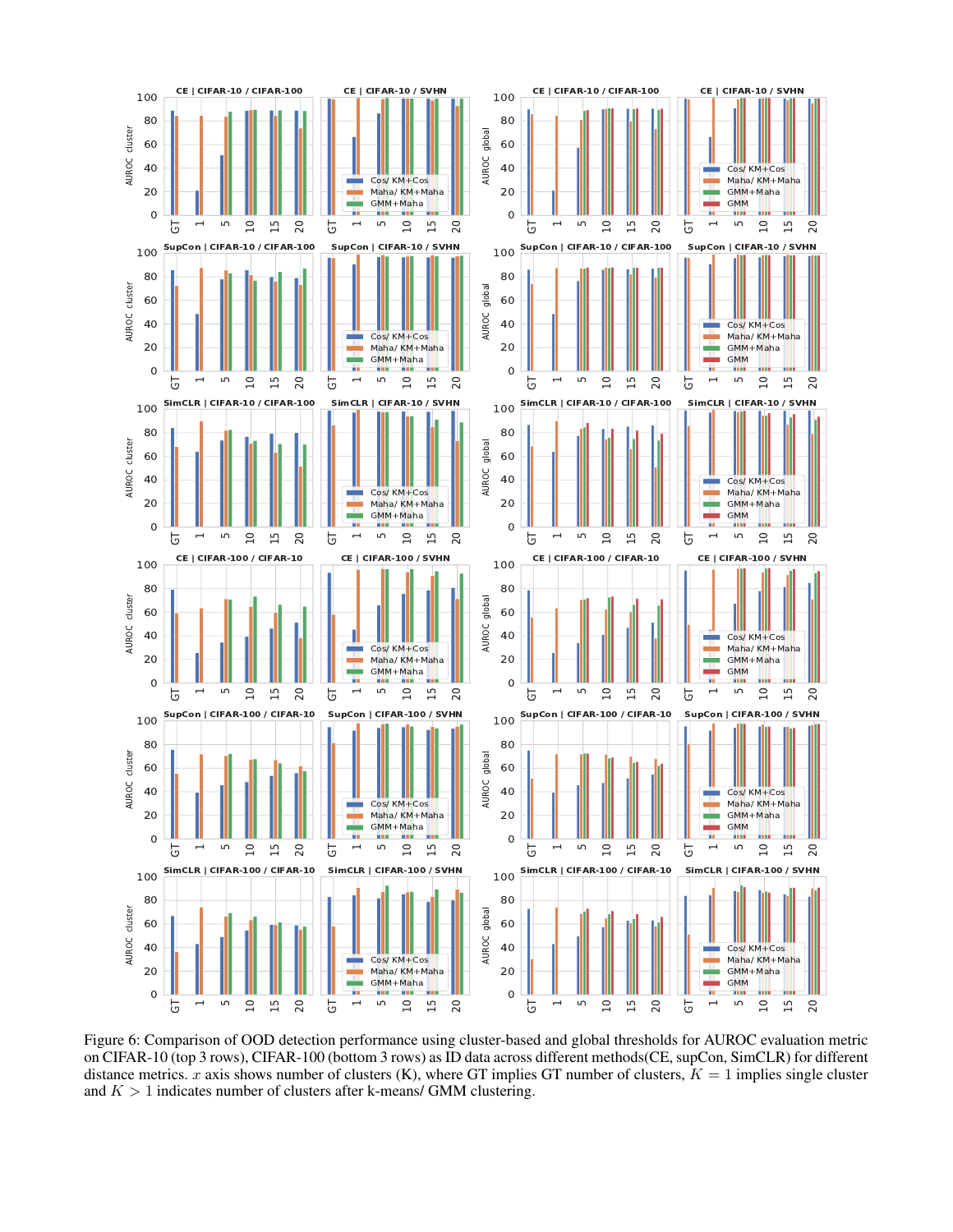clusters.

Performance across cluster-based and global thresholds Although cluster-based thresholds seek to represent the embedding clusters better than global thresholds, however global AUROCs tend to perform slightly better than cluster AUROCs in most cases. Although the clusters are of inequal sizes, however depending on features of the given ID dataset they tend to be quite overlapping, so that global thresholds seem to be good enough for OOD detection.

Performance across OOD datasets: All the above observations remain consistent across all the OOD datasets. However, we note SVHN being semantically quite different from CIFAR-10 (Far OOD) achieves much better AUROC as compared to CIFAR-100 which is semantically quite close to CIFAR-10.

Performance across ID datasets We note that the AU-ROCs for CIFAR-100 (ID) vs CIFAR-10 (OOD) are much lower compared to vice-versa, although it follows similar trends mentioned above. This could be due to more classes (100 vs 10) leading to much smaller closely overlapping embedding clusters. This distinction becomes more difficult with similar OOD dataset like CIFAR-10, as when compared to really different SVHN.

Performance across model architectures We conducted similar experiments on ResNet-18 (although not reported here) vs ResNet-50, however we find much lesser overall AUROCs in the former, with SimCLR performing superior than supervised cases. This could potentially indicate requirement for bigger models as supervised cases require higher positives for instance based discrimination in CL.

# 5 Conclusion

In this work, we first investigated the nature of clusters in embedding spaces of contrastively trained models for image classification. We found that supervised contrastive training leads to well-separated clusters of in-distribution data in the embedding space and that these clusters correlate strongly with the ground truth classes. Unsupervised contrastive training on the other hand leads to mostly overlapping clusters that cannot be clearly distinguished. To our surprise, standard cross-entropy loss also lead to reasonably distinct clusters. Secondly, we proposed a modular OOD detection method exploiting proximity of similar samples in the embedding space allowing us to compare different distance metrics, clustering methods and thresholding strategies across a selection of model architectures, ID and OOD datasets. While we could reproduce the superior performance of SimCLR with a single cluster and Mahalanobis distance for CIFAR-10 vs. CIFAR-100, cross-entropy with clusters based on ground truth classes and cosine similarity performed best when the in- and out-of-distribution roles are reversed. However, in many cases there exist several combinations that lead to similar detection performance making the results even more ambiguous. We therefore have to conclude, that there is no clear winner and not even a solid trend, yet. For a deeper understanding, future work should

extend this investigation to a broader and more diverse set of model architectures. Given recent observations that many OOD methods do not translate well from academic datasets to real world applications [Berger et al. 2021], further research should focus on studies with real image data from medical, automotive or industrial use cases.

### References

Bachman, P., Hjelm, R. D., and Buchwalter, W. Learning Representations by Maximizing Mutual Information Across Views. *arXiv:1906.00910 [cs, stat]*, July 2019.

Berger, C., Paschali, M., Glocker, B., and Kamnitsas, K. Confidence-based out-of-distribution detection: A comparative study and analysis. In *Uncertainty for Safe Utilization of Machine Learning in Medical Imaging, and Perinatal Imaging, Placental and Preterm Image Analysis*, pp. 122–132. Springer, 2021.

Bojchevski, A., Matkovic, Y., and Günnemann, S. Robust Spectral Clustering for Noisy Data: Modeling Sparse Corruptions Improves Latent Embeddings. In *Proceedings of the 23rd ACM SIGKDD International Conference on Knowledge Discovery and Data Mining*, pp. 737–746, Halifax NS Canada, August 2017. ACM. ISBN 978-1-4503- 4887-4. doi: 10.1145/3097983.3098156.

Boult, T. E., Cruz, S., Dhamija, A. R., Gunther, M., Henrydoss, J., and Scheirer, W. J. Learning and the Unknown: Surveying Steps toward Open World Recognition. *AAAI*, 33(01):9801–9807, July 2019. ISSN 2374-3468. doi: 10.1609/aaai.v33i01.33019801.

Burton, S., Kurzidem, I., Schwaiger, A., Schleiß, P., Unterreiner, M., Graeber, T., and Becker, P. Safety Assurance of Machine Learning for Chassis Control Functions. In *Computer Safety, Reliability, and Security*, LNCS, Cham, 2021. Springer International Publishing. doi: 10/gjq3ch.

Charpentier, B., Zügner, D., and Günnemann, S. Posterior Network: Uncertainty Estimation without OOD Samples via Density-Based Pseudo-Counts. *arXiv:2006.09239 [cs, stat]*, October 2020.

Chen, T., Kornblith, S., Norouzi, M., and Hinton, G. A Simple Framework for Contrastive Learning of Visual Representations. In *International Conference on Machine Learning*, pp. 1597–1607. PMLR, November 2020a.

Chen, X., Fan, H., Girshick, R., and He, K. Improved Baselines with Momentum Contrastive Learning. *arXiv:2003.04297 [cs]*, March 2020b.

Dosovitskiy, A., Beyer, L., Kolesnikov, A., Weissenborn, D., Zhai, X., Unterthiner, T., Dehghani, M., Minderer, M., Heigold, G., Gelly, S., et al. An image is worth 16x16 words: Transformers for image recognition at scale. *arXiv preprint arXiv:2010.11929*, 2020.

Geng, C., Huang, S.-J., and Chen, S. Recent Advances in Open Set Recognition: A Survey. *IEEE Transactions on Pattern Analysis and Machine Intelligence*, pp. 1–1, 2020. ISSN 1939-3539. doi: 10.1109/TPAMI.2020.2981604.

Golan, I. and El-Yaniv, R. Deep Anomaly Detection Using Geometric Transformations. *arXiv:1805.10917 [cs, stat]*, November 2018.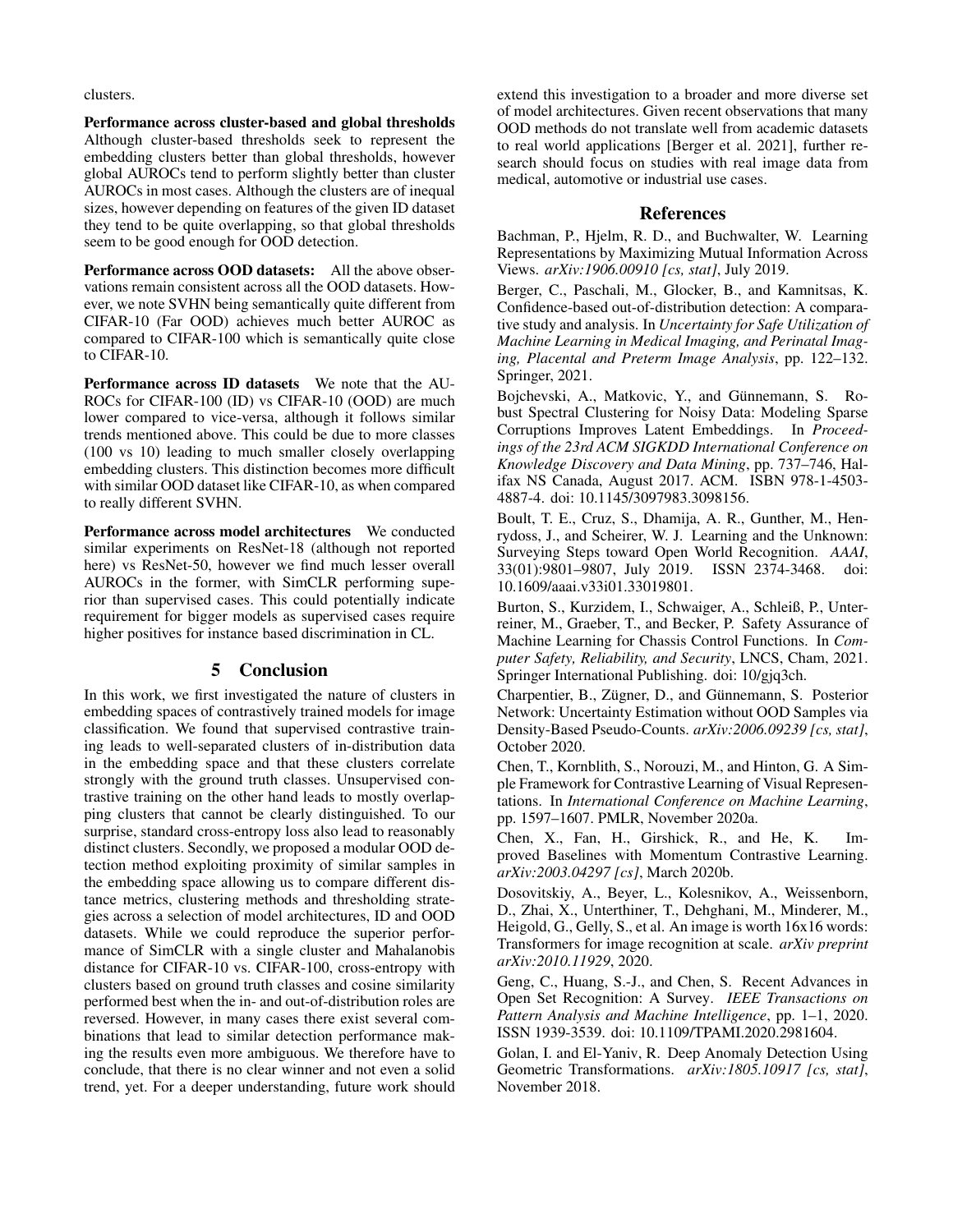Guo, C., Pleiss, G., Sun, Y., and Weinberger, K. Q. On Calibration of Modern Neural Networks. In *International Conference on Machine Learning*, pp. 1321–1330. PMLR, July 2017.

He, K., Zhang, X., Ren, S., and Sun, J. Deep residual learning for image recognition. In *Proceedings of the IEEE conference on computer vision and pattern recognition*, pp. 770–778, 2016.

Henaff, O. Data-Efficient Image Recognition with Contrastive Predictive Coding. In *International Conference on Machine Learning*, pp. 4182–4192. PMLR, November 2020.

Hendrycks, D. and Gimpel, K. A Baseline for Detecting Misclassified and Out-of-Distribution Examples in Neural Networks. *arXiv:1610.02136 [cs]*, October 2018.

Hendrycks, D., Mazeika, M., and Dietterich, T. Deep Anomaly Detection with Outlier Exposure. *arXiv:1812.04606 [cs, stat]*, January 2019a.

Hendrycks, D., Mazeika, M., Kadavath, S., and Song, D. Using Self-Supervised Learning Can Improve Model Robustness and Uncertainty. In *Advances in Neural Information Processing Systems 32*, pp. 15663–15674. October 2019b.

Henne, M., Schwaiger, A., and Weiss, G. Managing Uncertainty of AI-based Perception for Autonomous Systems. In *AISafety@IJCAI 2019, Macao, China, August 11-12, 2019*, volume 2419 of *CEUR Workshop Proceedings*. CEUR-WS.org, 2019.

Hildebrandt, M., Li, H., Koner, R., Tresp, V., and Günnemann, S. Scene graph reasoning for visual question answering. *arXiv preprint arXiv:2007.01072*, 2020.

Hjelm, R. D., Fedorov, A., Lavoie-Marchildon, S., Grewal, K., Bachman, P., Trischler, A., and Bengio, Y. Learning deep representations by mutual information estimation and maximization. *arXiv:1808.06670 [cs, stat]*, February 2019.

Hodge, V. and Austin, J. A Survey of Outlier Detection Methodologies. *Artificial Intelligence Review*, 22(2):85– 126, October 2004. ISSN 1573-7462. doi: 10.1023/B: AIRE.0000045502.10941.a9.

Hsu, Y.-C., Shen, Y., Jin, H., and Kira, Z. Generalized ODIN: Detecting Out-of-Distribution Image Without Learning From Out-of-Distribution Data. In *Proceedings of the IEEE/CVF Conference on Computer Vision and Pattern Recognition*, pp. 10951–10960, 2020.

Khosla, P., Teterwak, P., Wang, C., Sarna, A., Tian, Y., Isola, P., Maschinot, A., Liu, C., and Krishnan, D. Supervised Contrastive Learning. *arXiv:2004.11362 [cs, stat]*, April 2020.

Koner, R., Sinhamahapatra, P., and Tresp, V. Relation transformer network. *arXiv preprint arXiv:2004.06193*, 2020.

Koner, R., Li, H., Hildebrandt, M., Das, D., Tresp, V., and Günnemann, S. Graphhopper: Multi-hop scene graph reasoning for visual question answering. In *International Semantic Web Conference*, pp. 111–127. Springer, 2021a.

Koner, R., Sinhamahapatra, P., Roscher, K., Günnemann, S., and Tresp, V. Oodformer: Out-of-distribution detection transformer. *CoRR*, abs/2107.08976, 2021b. URL https://arxiv.org/abs/2107.08976.

Koner, R., Sinhamahapatra, P., and Tresp, V. Scenes and surroundings: Scene graph generation using relation transformer. *arXiv preprint arXiv:2107.05448*, 2021c.

Krizhevsky, A., Hinton, G., et al. Learning multiple layers of features from tiny images. 2009.

Lee, K., Lee, K., Lee, H., and Shin, J. A Simple Unified Framework for Detecting Out-of-Distribution Samples and Adversarial Attacks. *arXiv:1807.03888 [cs, stat]*, October 2018.

Liang, S., Li, Y., and Srikant, R. Enhancing The Reliability of Out-of-distribution Image Detection in Neural Networks. *arXiv:1706.02690 [cs, stat]*, August 2020.

Mahalanobis, P. C. On the generalized distance in statistics. National Institute of Science of India, 1936.

Mohseni, S., Pitale, M., Yadawa, J., and Wang, Z. Self-Supervised Learning for Generalizable Out-of-Distribution Detection. In *Proc. AAAI 2020*, pp. 8, 2020.

Nalisnick, E., Matsukawa, A., Teh, Y. W., Gorur, D., and Lakshminarayanan, B. Do Deep Generative Models Know What They Don't Know? *arXiv:1810.09136 [cs, stat]*, February 2019.

Netzer, Y., Wang, T., Coates, A., Bissacco, A., Wu, B., and Ng, A. Y. Reading digits in natural images with unsupervised feature learning. 2011.

Nguyen, A., Yosinski, J., and Clune, J. Deep neural networks are easily fooled: High confidence predictions for unrecognizable images. In *Proceedings of the IEEE Conference on Computer Vision and Pattern Recognition (CVPR)*, June 2015.

Perera, P., Nallapati, R., and Xiang, B. OCGAN: One-Class Novelty Detection Using GANs With Constrained Latent Representations. In *Proceedings of the IEEE Conference on Computer Vision and Pattern Recognition*, pp. 2898–2906, 2019.

Pidhorskyi, S., Almohsen, R., and Doretto, G. Generative Probabilistic Novelty Detection with Adversarial Autoencoders. In *Advances in Neural Information Processing Systems 31*, pp. 6822–6833. Curran Associates, Inc., 2018.

Prabhu, V., Kannan, A., Ravuri, M., Chablani, M., Sontag, D., and Amatriain, X. Prototypical Clustering Networks for Dermatological Disease Diagnosis. *arXiv:1811.03066 [cs]*, November 2018.

Ren, J., Liu, P. J., Fertig, E., Snoek, J., Poplin, R., DePristo, M. A., Dillon, J. V., and Lakshminarayanan, B. Likelihood ratios for out-of-distribution detection. *arXiv preprint arXiv:1906.02845*, 2019.

Rousseeuw, P. J. Silhouettes: A graphical aid to the interpretation and validation of cluster analysis. *Journal of Computational and Applied Mathematics*, 20:53–65, November 1987. ISSN 0377-0427. doi: 10.1016/0377-0427(87)90125- 7.

Ruff, L., Vandermeulen, R., Goernitz, N., Deecke, L., Siddiqui, S. A., Binder, A., Müller, E., and Kloft, M. Deep One-Class Classification. In *International Conference on Machine Learning*, pp. 4393–4402. PMLR, July 2018.